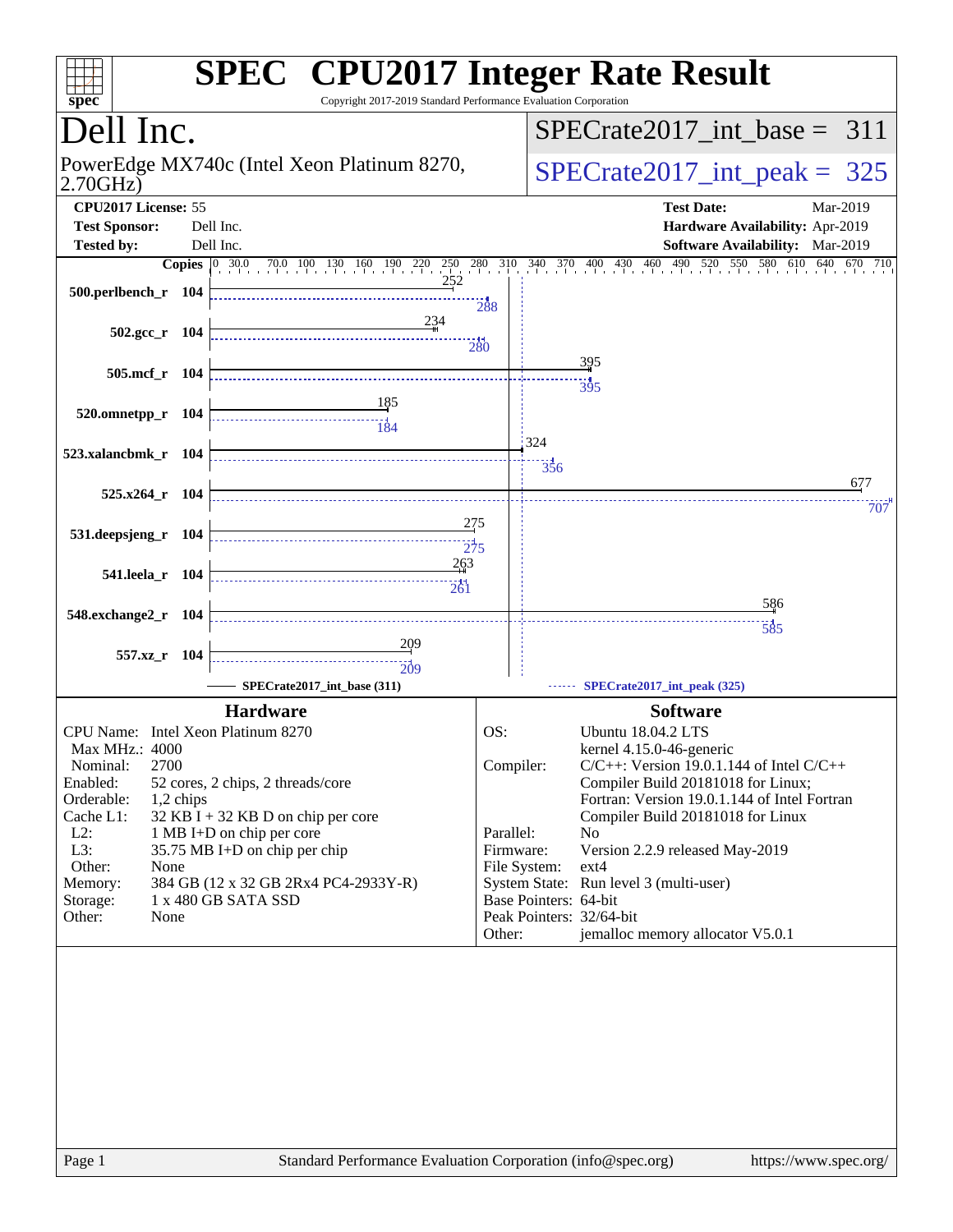

Copyright 2017-2019 Standard Performance Evaluation Corporation

# Dell Inc.

#### 2.70GHz) PowerEdge MX740c (Intel Xeon Platinum 8270,  $\vert$  [SPECrate2017\\_int\\_peak =](http://www.spec.org/auto/cpu2017/Docs/result-fields.html#SPECrate2017intpeak) 325

[SPECrate2017\\_int\\_base =](http://www.spec.org/auto/cpu2017/Docs/result-fields.html#SPECrate2017intbase) 311

**[CPU2017 License:](http://www.spec.org/auto/cpu2017/Docs/result-fields.html#CPU2017License)** 55 **[Test Date:](http://www.spec.org/auto/cpu2017/Docs/result-fields.html#TestDate)** Mar-2019 **[Test Sponsor:](http://www.spec.org/auto/cpu2017/Docs/result-fields.html#TestSponsor)** Dell Inc. **[Hardware Availability:](http://www.spec.org/auto/cpu2017/Docs/result-fields.html#HardwareAvailability)** Apr-2019 **[Tested by:](http://www.spec.org/auto/cpu2017/Docs/result-fields.html#Testedby)** Dell Inc. **[Software Availability:](http://www.spec.org/auto/cpu2017/Docs/result-fields.html#SoftwareAvailability)** Mar-2019

#### **[Results Table](http://www.spec.org/auto/cpu2017/Docs/result-fields.html#ResultsTable)**

|                                  | <b>Base</b>   |                |       |                |       |                | <b>Peak</b> |               |                |              |                |              |                |              |
|----------------------------------|---------------|----------------|-------|----------------|-------|----------------|-------------|---------------|----------------|--------------|----------------|--------------|----------------|--------------|
| <b>Benchmark</b>                 | <b>Copies</b> | <b>Seconds</b> | Ratio | <b>Seconds</b> | Ratio | <b>Seconds</b> | Ratio       | <b>Copies</b> | <b>Seconds</b> | <b>Ratio</b> | <b>Seconds</b> | <b>Ratio</b> | <b>Seconds</b> | <b>Ratio</b> |
| $500.$ perlbench_r               | 104           | 655            | 253   | 656            | 252   | 656            | 252         | 104           | 574            | 288          | 573            | 289          | 576            | 288          |
| $502.\text{gcc}$ <sub>r</sub>    | 104           | 623            | 236   | 630            | 234   | 634            | 232         | 104           | 517            | 285          | 527            | 279          | 526            | 280          |
| $505$ .mcf r                     | 104           | 427            | 393   | 425            | 395   | 425            | 396         | 104           | 425            | 395          | 424            | 396          | 426            | 395          |
| 520.omnetpp_r                    | 104           | 739            | 185   | 739            | 185   | 740            | 185         | 104           | 739            | 185          | 741            | 184          | 740            | 184          |
| 523.xalancbmk_r                  | 104           | 338            | 325   | 340            | 323   | 339            | 324         | 104           | 308            | 357          | 308            | 356          | 308            | 356          |
| 525.x264 r                       | 104           | 269            | 677   | 269            | 677   | 269            | 677         | 104           | 257            | 709          | 258            | 706          | 258            | 707          |
| 531.deepsjeng_r                  | 104           | 434            | 274   | 434            | 275   | 434            | 275         | 104           | 434            | 275          | 434            | 275          | 434            | 275          |
| 541.leela_r                      | 104           | 648            | 266   | 654            | 263   | 664            | 259         | 104           | 662            | 260          | 648            | 266          | 660            | 261          |
| 548.exchange2_r                  | 104           | 465            | 586   | 465            | 585   | 464            | 587         | 104           | 466            | 585          | 465            | 586          | 466            | 585          |
| 557.xz r                         | 104           | 537            | 209   | 539            | 209   | 538            | 209         | 104           | 538            | 209          | 539            | 208          | 538            | 209          |
| $SPECrate2017$ int base =<br>311 |               |                |       |                |       |                |             |               |                |              |                |              |                |              |
| $CDDCA1 + 2017$ $1.4 - 1.1$      |               |                | 227   |                |       |                |             |               |                |              |                |              |                |              |

**[SPECrate2017\\_int\\_peak =](http://www.spec.org/auto/cpu2017/Docs/result-fields.html#SPECrate2017intpeak) 325**

Results appear in the [order in which they were run](http://www.spec.org/auto/cpu2017/Docs/result-fields.html#RunOrder). Bold underlined text [indicates a median measurement](http://www.spec.org/auto/cpu2017/Docs/result-fields.html#Median).

#### **[Submit Notes](http://www.spec.org/auto/cpu2017/Docs/result-fields.html#SubmitNotes)**

 The numactl mechanism was used to bind copies to processors. The config file option 'submit' was used to generate numactl commands to bind each copy to a specific processor. For details, please see the config file.

### **[Operating System Notes](http://www.spec.org/auto/cpu2017/Docs/result-fields.html#OperatingSystemNotes)**

Stack size set to unlimited using "ulimit -s unlimited"

#### **[General Notes](http://www.spec.org/auto/cpu2017/Docs/result-fields.html#GeneralNotes)**

Environment variables set by runcpu before the start of the run: LD\_LIBRARY\_PATH = "/home/cpu2017/lib/ia32:/home/cpu2017/lib/intel64:/home/cpu2017/je5.0.1-32:/home/cpu2017/je5.0.1-64" Binaries compiled on a system with 1x Intel Core i9-7900X CPU + 32GB RAM memory using Redhat Enterprise Linux 7.5 NA: The test sponsor attests, as of date of publication, that CVE-2017-5754 (Meltdown) is mitigated in the system as tested and documented. Yes: The test sponsor attests, as of date of publication, that CVE-2017-5753 (Spectre variant 1) is mitigated in the system as tested and documented. Yes: The test sponsor attests, as of date of publication, that CVE-2017-5715 (Spectre variant 2) is mitigated in the system as tested and documented. Transparent Huge Pages enabled by default Prior to runcpu invocation Filesystem page cache synced and cleared with: sync; echo 3> /proc/sys/vm/drop\_caches runcpu command invoked through numactl i.e.:

**(Continued on next page)**

| Page 2 | Standard Performance Evaluation Corporation (info@spec.org) | https://www.spec.org/ |
|--------|-------------------------------------------------------------|-----------------------|
|--------|-------------------------------------------------------------|-----------------------|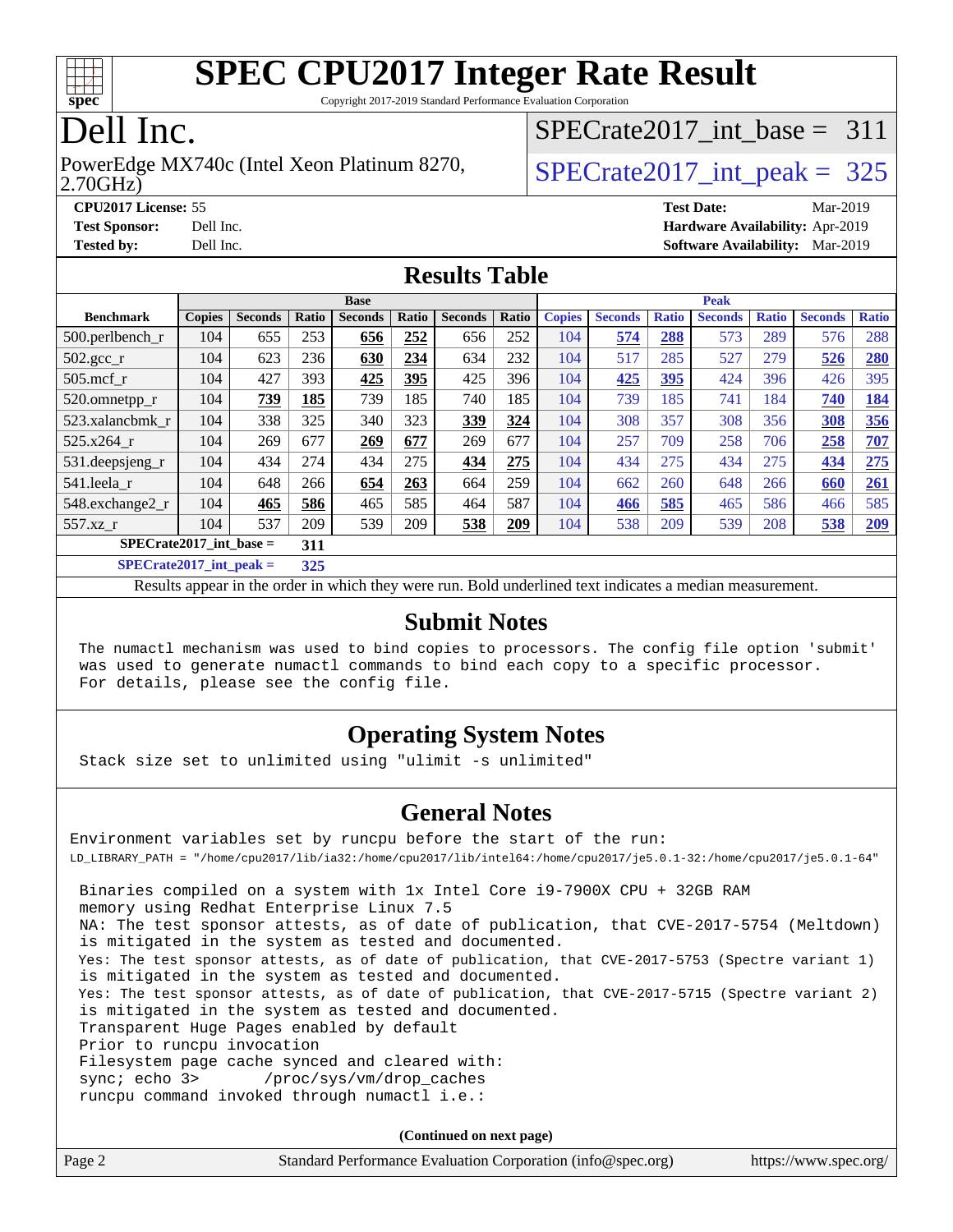

Copyright 2017-2019 Standard Performance Evaluation Corporation

## Dell Inc.

2.70GHz) PowerEdge MX740c (Intel Xeon Platinum 8270,  $\vert$  [SPECrate2017\\_int\\_peak =](http://www.spec.org/auto/cpu2017/Docs/result-fields.html#SPECrate2017intpeak) 325

[SPECrate2017\\_int\\_base =](http://www.spec.org/auto/cpu2017/Docs/result-fields.html#SPECrate2017intbase) 311

**[CPU2017 License:](http://www.spec.org/auto/cpu2017/Docs/result-fields.html#CPU2017License)** 55 **[Test Date:](http://www.spec.org/auto/cpu2017/Docs/result-fields.html#TestDate)** Mar-2019

**[Test Sponsor:](http://www.spec.org/auto/cpu2017/Docs/result-fields.html#TestSponsor)** Dell Inc. **[Hardware Availability:](http://www.spec.org/auto/cpu2017/Docs/result-fields.html#HardwareAvailability)** Apr-2019 **[Tested by:](http://www.spec.org/auto/cpu2017/Docs/result-fields.html#Testedby)** Dell Inc. **[Software Availability:](http://www.spec.org/auto/cpu2017/Docs/result-fields.html#SoftwareAvailability)** Mar-2019

#### **[General Notes \(Continued\)](http://www.spec.org/auto/cpu2017/Docs/result-fields.html#GeneralNotes)**

 numactl --interleave=all runcpu <etc> jemalloc, a general purpose malloc implementation built with the RedHat Enterprise 7.5, and the system compiler gcc 4.8.5 sources available from jemalloc.net or <https://github.com/jemalloc/jemalloc/releases>

#### **[Platform Notes](http://www.spec.org/auto/cpu2017/Docs/result-fields.html#PlatformNotes)**

 BIOS settings: ADDDC setting disabled Sub NUMA Cluster enabled Virtualization Technology disabled DCU Streamer Prefetcher enabled System Profile set to Custom CPU Performance set to Maximum Performance C States set to Autonomous C1E disabled Uncore Frequency set to Dynamic Energy Efficiency Policy set to Performance Memory Patrol Scrub disabled Logical Processor enabled CPU Interconnect Bus Link Power Management disabled PCI ASPM L1 Link Power Management disabled Sysinfo program /home/cpu2017/bin/sysinfo Rev: r5974 of 2018-05-19 9bcde8f2999c33d61f64985e45859ea9 running on intel-sut Sun Jun 2 23:45:00 2019 SUT (System Under Test) info as seen by some common utilities. For more information on this section, see <https://www.spec.org/cpu2017/Docs/config.html#sysinfo> From /proc/cpuinfo model name : Intel(R) Xeon(R) Platinum 8270 CPU @ 2.70GHz 2 "physical id"s (chips) 104 "processors" cores, siblings (Caution: counting these is hw and system dependent. The following excerpts from /proc/cpuinfo might not be reliable. Use with caution.) cpu cores : 26 siblings : 52 physical 0: cores 0 1 2 3 4 5 6 8 9 10 11 12 13 16 17 18 19 20 21 22 24 25 26 27 28 29 physical 1: cores 0 1 2 3 4 5 6 8 9 10 11 12 13 16 17 18 19 20 21 22 24 25 26 27 28 29 From lscpu: Architecture: x86\_64 CPU op-mode(s): 32-bit, 64-bit **(Continued on next page)**

Page 3 Standard Performance Evaluation Corporation [\(info@spec.org\)](mailto:info@spec.org) <https://www.spec.org/>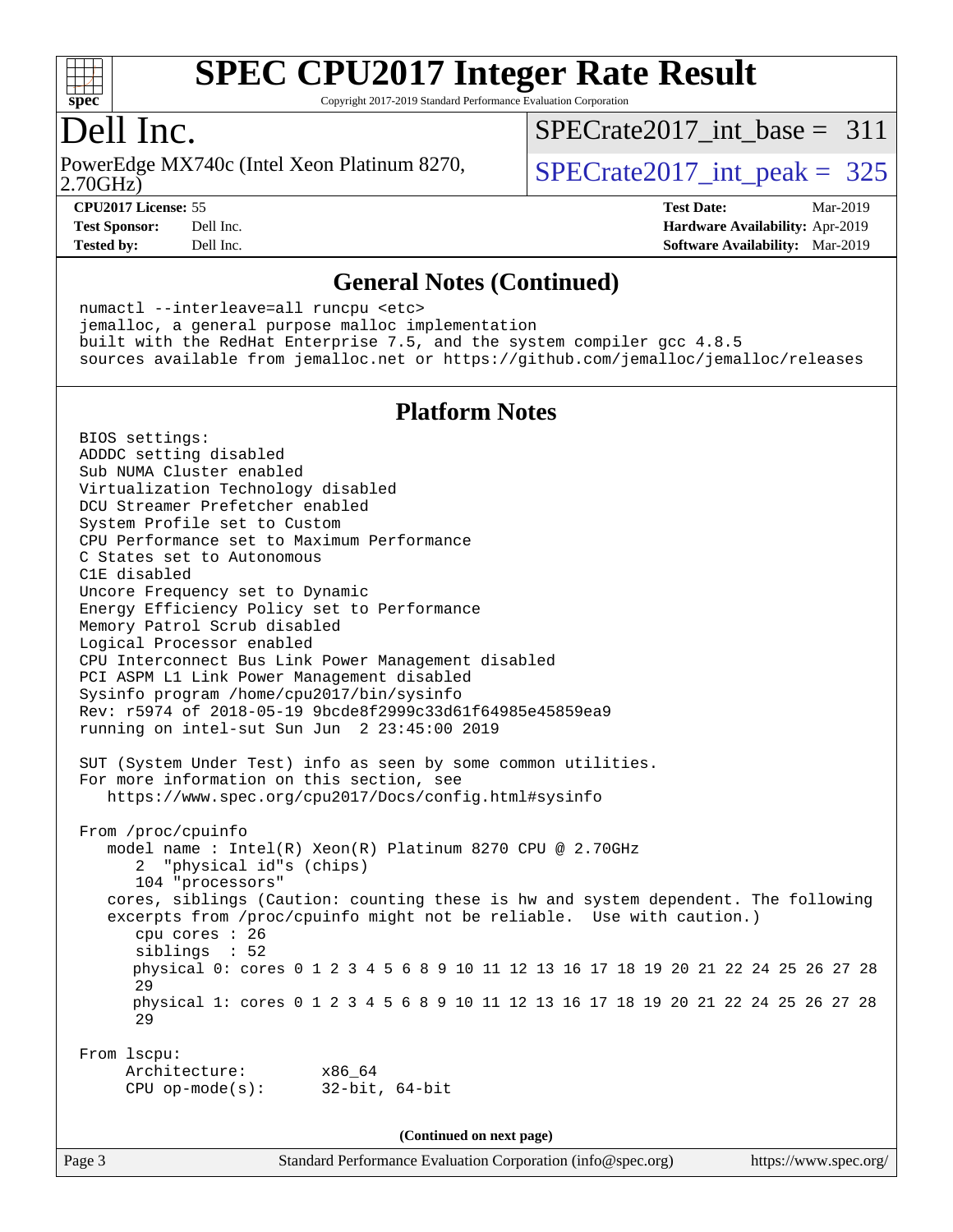

Copyright 2017-2019 Standard Performance Evaluation Corporation

## Dell Inc.

2.70GHz) PowerEdge MX740c (Intel Xeon Platinum 8270,  $\boxed{\text{SPECrate2017\_int\_peak = 325}}$ 

[SPECrate2017\\_int\\_base =](http://www.spec.org/auto/cpu2017/Docs/result-fields.html#SPECrate2017intbase) 311

**[CPU2017 License:](http://www.spec.org/auto/cpu2017/Docs/result-fields.html#CPU2017License)** 55 **[Test Date:](http://www.spec.org/auto/cpu2017/Docs/result-fields.html#TestDate)** Mar-2019 **[Test Sponsor:](http://www.spec.org/auto/cpu2017/Docs/result-fields.html#TestSponsor)** Dell Inc. **[Hardware Availability:](http://www.spec.org/auto/cpu2017/Docs/result-fields.html#HardwareAvailability)** Apr-2019 **[Tested by:](http://www.spec.org/auto/cpu2017/Docs/result-fields.html#Testedby)** Dell Inc. **[Software Availability:](http://www.spec.org/auto/cpu2017/Docs/result-fields.html#SoftwareAvailability)** Mar-2019

#### **[Platform Notes \(Continued\)](http://www.spec.org/auto/cpu2017/Docs/result-fields.html#PlatformNotes)**

| Byte Order:                                                                                                      | Little Endian                                                                                        |  |  |  |  |  |  |
|------------------------------------------------------------------------------------------------------------------|------------------------------------------------------------------------------------------------------|--|--|--|--|--|--|
| CPU(s):                                                                                                          | 104                                                                                                  |  |  |  |  |  |  |
| On-line CPU(s) list: $0-103$                                                                                     |                                                                                                      |  |  |  |  |  |  |
| Thread(s) per core:                                                                                              | 2                                                                                                    |  |  |  |  |  |  |
| Core(s) per socket:                                                                                              | 26                                                                                                   |  |  |  |  |  |  |
| Socket(s):                                                                                                       | $\overline{a}$                                                                                       |  |  |  |  |  |  |
| NUMA $node(s):$                                                                                                  | 4                                                                                                    |  |  |  |  |  |  |
| Vendor ID:                                                                                                       | GenuineIntel                                                                                         |  |  |  |  |  |  |
| CPU family:                                                                                                      | 6                                                                                                    |  |  |  |  |  |  |
| Model:                                                                                                           | 85                                                                                                   |  |  |  |  |  |  |
| Model name:                                                                                                      | $Intel(R) Xeon(R) Platinum 8270 CPU @ 2.70GHz$                                                       |  |  |  |  |  |  |
| Stepping:                                                                                                        | 6                                                                                                    |  |  |  |  |  |  |
| CPU MHz:                                                                                                         | 1200.208                                                                                             |  |  |  |  |  |  |
| BogoMIPS:                                                                                                        | 5400.00                                                                                              |  |  |  |  |  |  |
| Virtualization:                                                                                                  | $VT - x$                                                                                             |  |  |  |  |  |  |
| Lld cache:                                                                                                       | 32K                                                                                                  |  |  |  |  |  |  |
| Lli cache:                                                                                                       | 32K                                                                                                  |  |  |  |  |  |  |
| L2 cache:                                                                                                        | 1024K                                                                                                |  |  |  |  |  |  |
| $L3$ cache:                                                                                                      | 36608K                                                                                               |  |  |  |  |  |  |
| NUMA node0 CPU(s):                                                                                               |                                                                                                      |  |  |  |  |  |  |
|                                                                                                                  | 0, 4, 8, 12, 16, 20, 24, 28, 37, 36, 40, 44, 48, 52, 56, 60, 64, 68, 72, 76, 80, 84, 88, 92, 96, 100 |  |  |  |  |  |  |
| NUMA nodel CPU(s):                                                                                               |                                                                                                      |  |  |  |  |  |  |
|                                                                                                                  | 1, 5, 9, 13, 17, 21, 25, 29, 33, 37, 41, 45, 49, 53, 57, 61, 65, 69, 73, 77, 81, 85, 89, 93, 97, 101 |  |  |  |  |  |  |
| NUMA node2 CPU(s):                                                                                               |                                                                                                      |  |  |  |  |  |  |
| 2, 6, 10, 14, 18, 22, 26, 30, 34, 38, 42, 46, 50, 54, 58, 62, 66, 70, 74, 78, 82, 86, 90, 94, 98, 102            |                                                                                                      |  |  |  |  |  |  |
| NUMA node3 CPU(s):                                                                                               |                                                                                                      |  |  |  |  |  |  |
| 3, 7, 11, 15, 19, 23, 27, 31, 35, 39, 43, 47, 51, 55, 59, 63, 67, 71, 75, 79, 83, 87, 91, 95, 99, 103            |                                                                                                      |  |  |  |  |  |  |
| fpu vme de pse tsc msr pae mce cx8 apic sep mtrr pge mca cmov<br>Flaqs:                                          |                                                                                                      |  |  |  |  |  |  |
|                                                                                                                  |                                                                                                      |  |  |  |  |  |  |
|                                                                                                                  | pat pse36 clflush dts acpi mmx fxsr sse sse2 ss ht tm pbe syscall nx pdpelgb rdtscp                  |  |  |  |  |  |  |
|                                                                                                                  | lm constant_tsc art arch_perfmon pebs bts rep_good nopl xtopology nonstop_tsc cpuid                  |  |  |  |  |  |  |
|                                                                                                                  | aperfmperf pni pclmulqdq dtes64 monitor ds_cpl vmx smx est tm2 ssse3 sdbg fma cx16                   |  |  |  |  |  |  |
|                                                                                                                  | xtpr pdcm pcid dca sse4_1 sse4_2 x2apic movbe popcnt aes xsave avx f16c rdrand                       |  |  |  |  |  |  |
|                                                                                                                  | lahf_lm abm 3dnowprefetch cpuid_fault epb cat_13 cdp_13 invpcid_single intel_ppin                    |  |  |  |  |  |  |
|                                                                                                                  | ssbd mba ibrs ibpb stibp ibrs_enhanced tpr_shadow vnmi flexpriority ept vpid                         |  |  |  |  |  |  |
|                                                                                                                  | fsgsbase tsc_adjust bmil hle avx2 smep bmi2 erms invpcid rtm cqm mpx rdt_a avx512f                   |  |  |  |  |  |  |
|                                                                                                                  | avx512dq rdseed adx smap clflushopt clwb intel_pt avx512cd avx512bw avx512vl                         |  |  |  |  |  |  |
|                                                                                                                  | xsaveopt xsavec xgetbvl xsaves cqm_llc cqm_occup_llc cqm_mbm_total cqm_mbm_local                     |  |  |  |  |  |  |
| dtherm ida arat pln pts pku ospke avx512_vnni flush_lld arch_capabilities                                        |                                                                                                      |  |  |  |  |  |  |
|                                                                                                                  |                                                                                                      |  |  |  |  |  |  |
| /proc/cpuinfo cache data                                                                                         |                                                                                                      |  |  |  |  |  |  |
| cache size : 36608 KB                                                                                            |                                                                                                      |  |  |  |  |  |  |
|                                                                                                                  |                                                                                                      |  |  |  |  |  |  |
|                                                                                                                  | From numactl --hardware WARNING: a numactl 'node' might or might not correspond to a                 |  |  |  |  |  |  |
| physical chip.                                                                                                   |                                                                                                      |  |  |  |  |  |  |
| available: 4 nodes (0-3)<br>node 0 cpus: 0 4 8 12 16 20 24 28 32 36 40 44 48 52 56 60 64 68 72 76 80 84 88 92 96 |                                                                                                      |  |  |  |  |  |  |
| 100                                                                                                              |                                                                                                      |  |  |  |  |  |  |
|                                                                                                                  |                                                                                                      |  |  |  |  |  |  |
|                                                                                                                  |                                                                                                      |  |  |  |  |  |  |
| (Continued on next page)                                                                                         |                                                                                                      |  |  |  |  |  |  |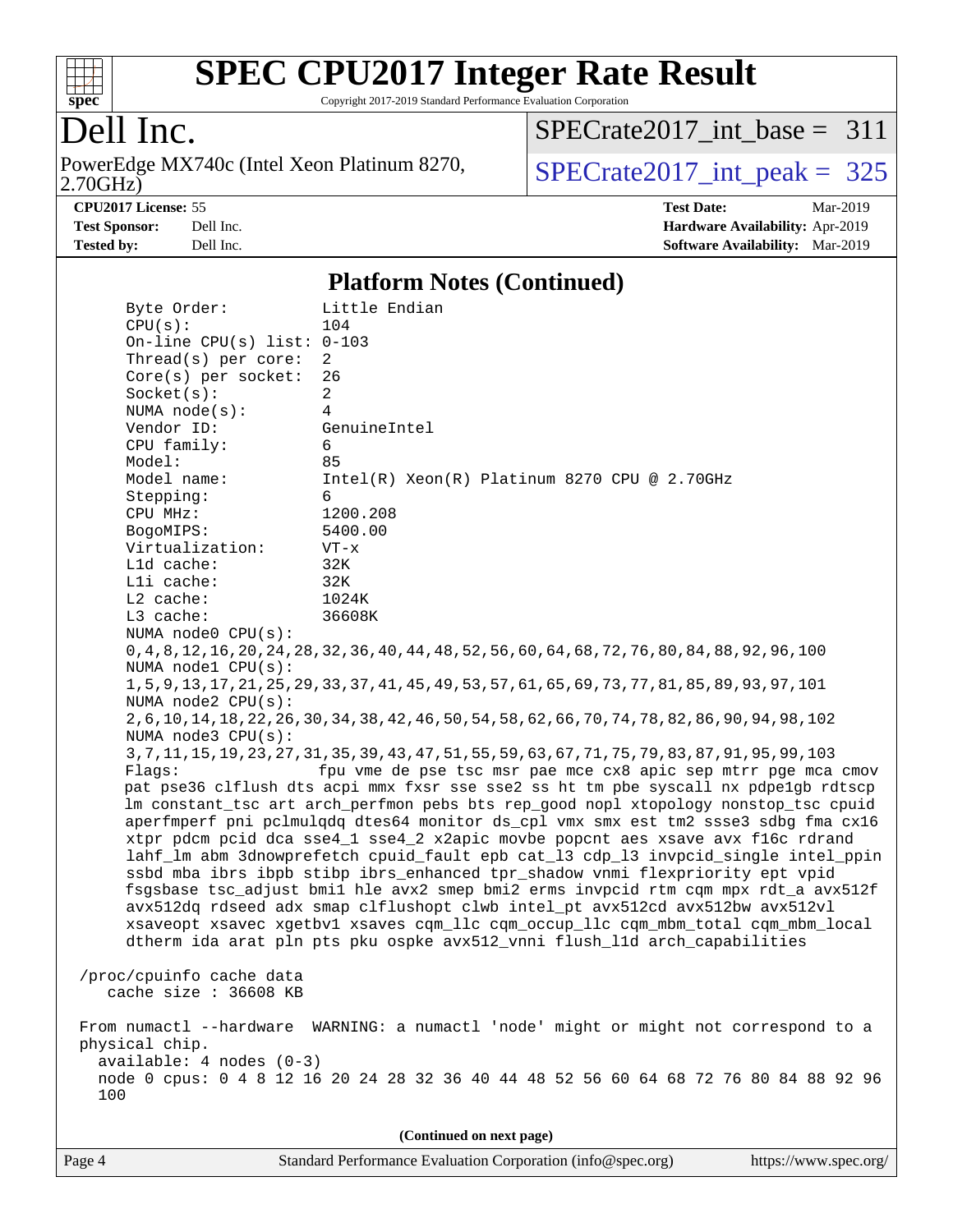

Copyright 2017-2019 Standard Performance Evaluation Corporation

## Dell Inc.

2.70GHz) PowerEdge MX740c (Intel Xeon Platinum 8270,  $\vert$  [SPECrate2017\\_int\\_peak =](http://www.spec.org/auto/cpu2017/Docs/result-fields.html#SPECrate2017intpeak) 325

[SPECrate2017\\_int\\_base =](http://www.spec.org/auto/cpu2017/Docs/result-fields.html#SPECrate2017intbase) 311

**[CPU2017 License:](http://www.spec.org/auto/cpu2017/Docs/result-fields.html#CPU2017License)** 55 **[Test Date:](http://www.spec.org/auto/cpu2017/Docs/result-fields.html#TestDate)** Mar-2019 **[Test Sponsor:](http://www.spec.org/auto/cpu2017/Docs/result-fields.html#TestSponsor)** Dell Inc. **[Hardware Availability:](http://www.spec.org/auto/cpu2017/Docs/result-fields.html#HardwareAvailability)** Apr-2019 **[Tested by:](http://www.spec.org/auto/cpu2017/Docs/result-fields.html#Testedby)** Dell Inc. **[Software Availability:](http://www.spec.org/auto/cpu2017/Docs/result-fields.html#SoftwareAvailability)** Mar-2019

#### **[Platform Notes \(Continued\)](http://www.spec.org/auto/cpu2017/Docs/result-fields.html#PlatformNotes)**

 node 0 size: 95145 MB node 0 free: 94839 MB node 1 cpus: 1 5 9 13 17 21 25 29 33 37 41 45 49 53 57 61 65 69 73 77 81 85 89 93 97 101 node 1 size: 96742 MB node 1 free: 96487 MB node 2 cpus: 2 6 10 14 18 22 26 30 34 38 42 46 50 54 58 62 66 70 74 78 82 86 90 94 98 102 node 2 size: 96763 MB node 2 free: 96213 MB node 3 cpus: 3 7 11 15 19 23 27 31 35 39 43 47 51 55 59 63 67 71 75 79 83 87 91 95 99 103 node 3 size: 96761 MB node 3 free: 96424 MB node distances: node 0 1 2 3 0: 10 21 11 21 1: 21 10 21 11 2: 11 21 10 21 3: 21 11 21 10 From /proc/meminfo MemTotal: 394662540 kB HugePages Total: 0 Hugepagesize: 2048 kB /usr/bin/lsb\_release -d Ubuntu 18.04.2 LTS From /etc/\*release\* /etc/\*version\* debian\_version: buster/sid os-release: NAME="Ubuntu" VERSION="18.04.2 LTS (Bionic Beaver)" ID=ubuntu ID\_LIKE=debian PRETTY\_NAME="Ubuntu 18.04.2 LTS" VERSION\_ID="18.04" HOME\_URL="<https://www.ubuntu.com/"> SUPPORT\_URL="<https://help.ubuntu.com/"> uname -a: Linux intel-sut 4.15.0-46-generic #49-Ubuntu SMP Wed Feb 6 09:33:07 UTC 2019 x86\_64 x86\_64 x86\_64 GNU/Linux Kernel self-reported vulnerability status: **(Continued on next page)**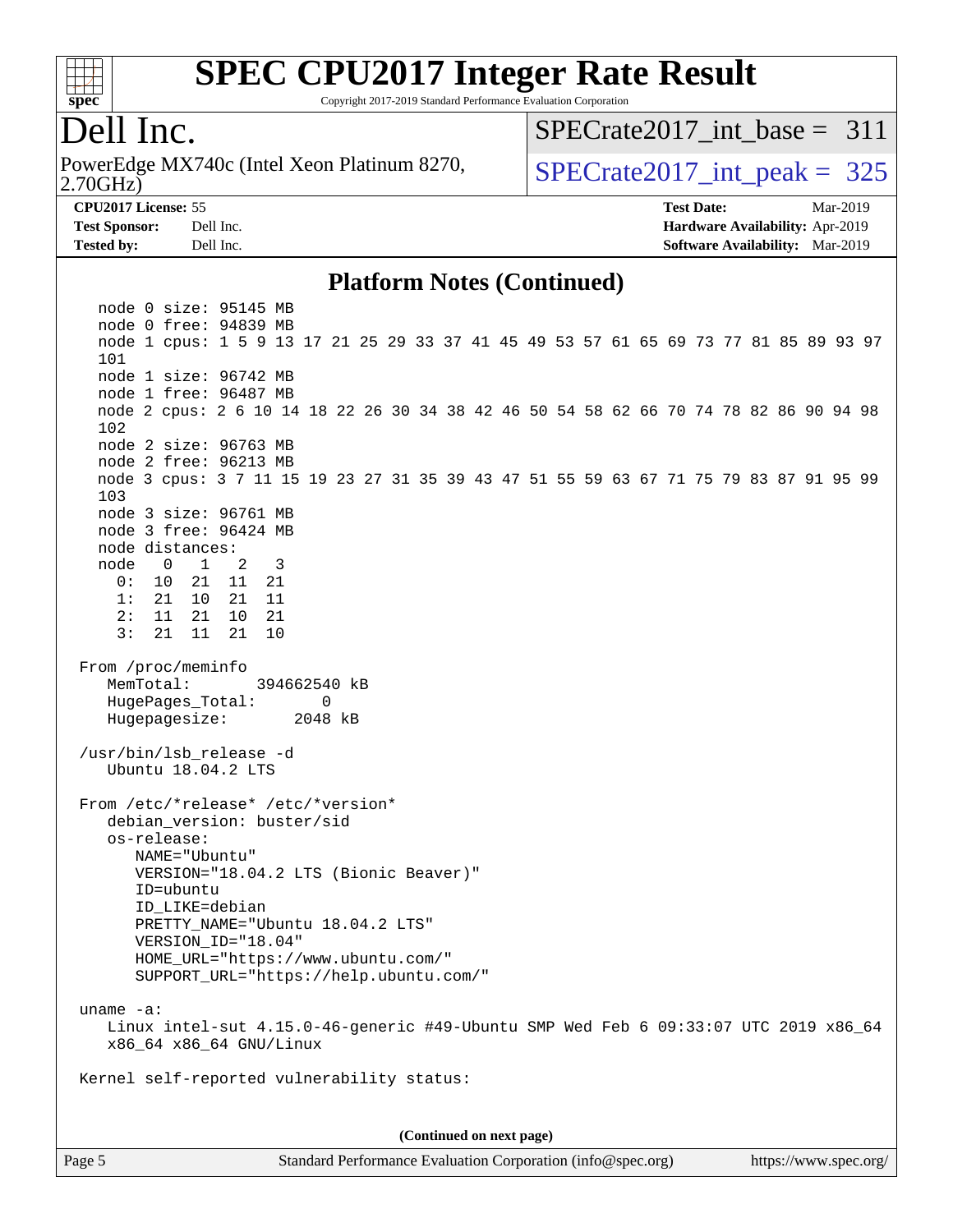

Copyright 2017-2019 Standard Performance Evaluation Corporation

### Dell Inc.

PowerEdge MX740c (Intel Xeon Platinum 8270,<br>2.70GHz)

[SPECrate2017\\_int\\_base =](http://www.spec.org/auto/cpu2017/Docs/result-fields.html#SPECrate2017intbase) 311

 $SPECTate 2017\_int\_peak = 325$ 

**[CPU2017 License:](http://www.spec.org/auto/cpu2017/Docs/result-fields.html#CPU2017License)** 55 **[Test Date:](http://www.spec.org/auto/cpu2017/Docs/result-fields.html#TestDate)** Mar-2019 **[Test Sponsor:](http://www.spec.org/auto/cpu2017/Docs/result-fields.html#TestSponsor)** Dell Inc. **[Hardware Availability:](http://www.spec.org/auto/cpu2017/Docs/result-fields.html#HardwareAvailability)** Apr-2019 **[Tested by:](http://www.spec.org/auto/cpu2017/Docs/result-fields.html#Testedby)** Dell Inc. **[Software Availability:](http://www.spec.org/auto/cpu2017/Docs/result-fields.html#SoftwareAvailability)** Mar-2019

#### **[Platform Notes \(Continued\)](http://www.spec.org/auto/cpu2017/Docs/result-fields.html#PlatformNotes)**

 CVE-2017-5754 (Meltdown): Not affected CVE-2017-5753 (Spectre variant 1): Mitigation: \_\_user pointer sanitization CVE-2017-5715 (Spectre variant 2): Mitigation: Enhanced IBRS, IBPB

run-level 3 Jun 2 23:43

 SPEC is set to: /home/cpu2017 Filesystem Type Size Used Avail Use% Mounted on /dev/sda2 ext4 439G 20G 397G 5% /

 Additional information from dmidecode follows. WARNING: Use caution when you interpret this section. The 'dmidecode' program reads system data which is "intended to allow hardware to be accurately determined", but the intent may not be met, as there are frequent changes to hardware, firmware, and the "DMTF SMBIOS" standard. BIOS Dell Inc. 2.2.9 05/08/2019 Memory: 11x 00AD00B300AD HMA84GR7CJR4N-WM 32 GB 2 rank 2933 1x 00AD063200AD HMA84GR7CJR4N-WM 32 GB 2 rank 2933

12x Not Specified Not Specified

(End of data from sysinfo program)

#### **[Compiler Version Notes](http://www.spec.org/auto/cpu2017/Docs/result-fields.html#CompilerVersionNotes)**

| CC.    | $502.\text{qcc r (peak)}$                                                                                                                                                        |
|--------|----------------------------------------------------------------------------------------------------------------------------------------------------------------------------------|
|        | $Intel(R)$ C Intel(R) 64 Compiler for applications running on $IA-32$ , Version<br>19.0.1.144 Build 20181018<br>Copyright (C) 1985-2018 Intel Corporation. All rights reserved.  |
| CC.    | 500.perlbench $r(base)$ 502.qcc $r(base)$ 505.mcf $r(base, peak)$<br>525.x264 $r(base, peak)$ 557.xz $r(base, peak)$                                                             |
|        | Intel(R) C Intel(R) 64 Compiler for applications running on Intel(R) 64,<br>Version 19.0.1.144 Build 20181018<br>Copyright (C) 1985-2018 Intel Corporation. All rights reserved. |
| CC.    | -------------------------<br>$500. perlbench_r (peak)$                                                                                                                           |
|        | Intel(R) C Intel(R) 64 Compiler for applications running on Intel(R) 64,<br>Version 19.0.1.144 Build 20181018                                                                    |
|        | (Continued on next page)                                                                                                                                                         |
| Page 6 | Standard Performance Evaluation Corporation (info@spec.org)<br>https://www.spec.org/                                                                                             |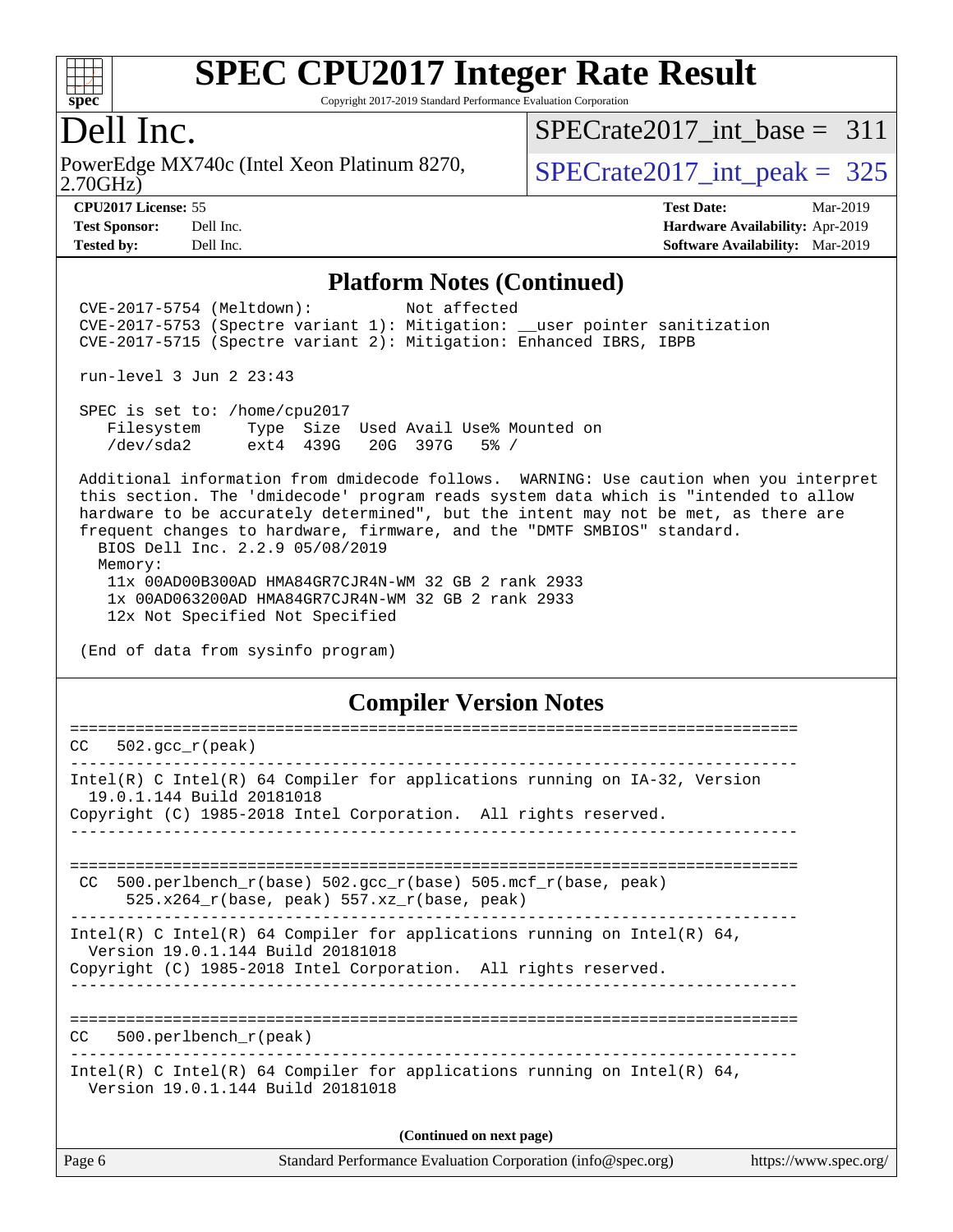

Copyright 2017-2019 Standard Performance Evaluation Corporation

## Dell Inc.

2.70GHz) PowerEdge MX740c (Intel Xeon Platinum 8270,  $SPECrate2017\_int\_peak = 325$ 

[SPECrate2017\\_int\\_base =](http://www.spec.org/auto/cpu2017/Docs/result-fields.html#SPECrate2017intbase) 311

**[CPU2017 License:](http://www.spec.org/auto/cpu2017/Docs/result-fields.html#CPU2017License)** 55 **[Test Date:](http://www.spec.org/auto/cpu2017/Docs/result-fields.html#TestDate)** Mar-2019 **[Test Sponsor:](http://www.spec.org/auto/cpu2017/Docs/result-fields.html#TestSponsor)** Dell Inc. **[Hardware Availability:](http://www.spec.org/auto/cpu2017/Docs/result-fields.html#HardwareAvailability)** Apr-2019 **[Tested by:](http://www.spec.org/auto/cpu2017/Docs/result-fields.html#Testedby)** Dell Inc. **[Software Availability:](http://www.spec.org/auto/cpu2017/Docs/result-fields.html#SoftwareAvailability)** Mar-2019

#### **[Compiler Version Notes \(Continued\)](http://www.spec.org/auto/cpu2017/Docs/result-fields.html#CompilerVersionNotes)**

| Copyright (C) 1985-2018 Intel Corporation. All rights reserved.                                                                                                                          |
|------------------------------------------------------------------------------------------------------------------------------------------------------------------------------------------|
| $CXXC$ 523.xalancbmk $r(\text{peak})$                                                                                                                                                    |
| Intel(R) $C++$ Intel(R) 64 Compiler for applications running on $IA-32$ , Version<br>19.0.1.144 Build 20181018<br>Copyright (C) 1985-2018 Intel Corporation. All rights reserved.        |
| CXXC 520.omnetpp $r(base, peak)$ 523.xalancbmk $r(base)$ 531.deepsjeng $r(base,$<br>peak) 541. leela r(base, peak)                                                                       |
| Intel(R) $C++$ Intel(R) 64 Compiler for applications running on Intel(R) 64,<br>Version 19.0.1.144 Build 20181018<br>Copyright (C) 1985-2018 Intel Corporation. All rights reserved.     |
| $FC 548. exchange2_r(base, peak)$                                                                                                                                                        |
| $Intel(R)$ Fortran Intel(R) 64 Compiler for applications running on Intel(R)<br>64, Version 19.0.1.144 Build 20181018<br>Copyright (C) 1985-2018 Intel Corporation. All rights reserved. |

### **[Base Compiler Invocation](http://www.spec.org/auto/cpu2017/Docs/result-fields.html#BaseCompilerInvocation)**

[C benchmarks](http://www.spec.org/auto/cpu2017/Docs/result-fields.html#Cbenchmarks): [icc -m64 -std=c11](http://www.spec.org/cpu2017/results/res2019q3/cpu2017-20190624-15416.flags.html#user_CCbase_intel_icc_64bit_c11_33ee0cdaae7deeeab2a9725423ba97205ce30f63b9926c2519791662299b76a0318f32ddfffdc46587804de3178b4f9328c46fa7c2b0cd779d7a61945c91cd35)

[C++ benchmarks:](http://www.spec.org/auto/cpu2017/Docs/result-fields.html#CXXbenchmarks) [icpc -m64](http://www.spec.org/cpu2017/results/res2019q3/cpu2017-20190624-15416.flags.html#user_CXXbase_intel_icpc_64bit_4ecb2543ae3f1412ef961e0650ca070fec7b7afdcd6ed48761b84423119d1bf6bdf5cad15b44d48e7256388bc77273b966e5eb805aefd121eb22e9299b2ec9d9)

[Fortran benchmarks](http://www.spec.org/auto/cpu2017/Docs/result-fields.html#Fortranbenchmarks):  $i$ fort  $-m64$ 

## **[Base Portability Flags](http://www.spec.org/auto/cpu2017/Docs/result-fields.html#BasePortabilityFlags)**

 500.perlbench\_r: [-DSPEC\\_LP64](http://www.spec.org/cpu2017/results/res2019q3/cpu2017-20190624-15416.flags.html#b500.perlbench_r_basePORTABILITY_DSPEC_LP64) [-DSPEC\\_LINUX\\_X64](http://www.spec.org/cpu2017/results/res2019q3/cpu2017-20190624-15416.flags.html#b500.perlbench_r_baseCPORTABILITY_DSPEC_LINUX_X64) 502.gcc\_r: [-DSPEC\\_LP64](http://www.spec.org/cpu2017/results/res2019q3/cpu2017-20190624-15416.flags.html#suite_basePORTABILITY502_gcc_r_DSPEC_LP64)

**(Continued on next page)**

Page 7 Standard Performance Evaluation Corporation [\(info@spec.org\)](mailto:info@spec.org) <https://www.spec.org/>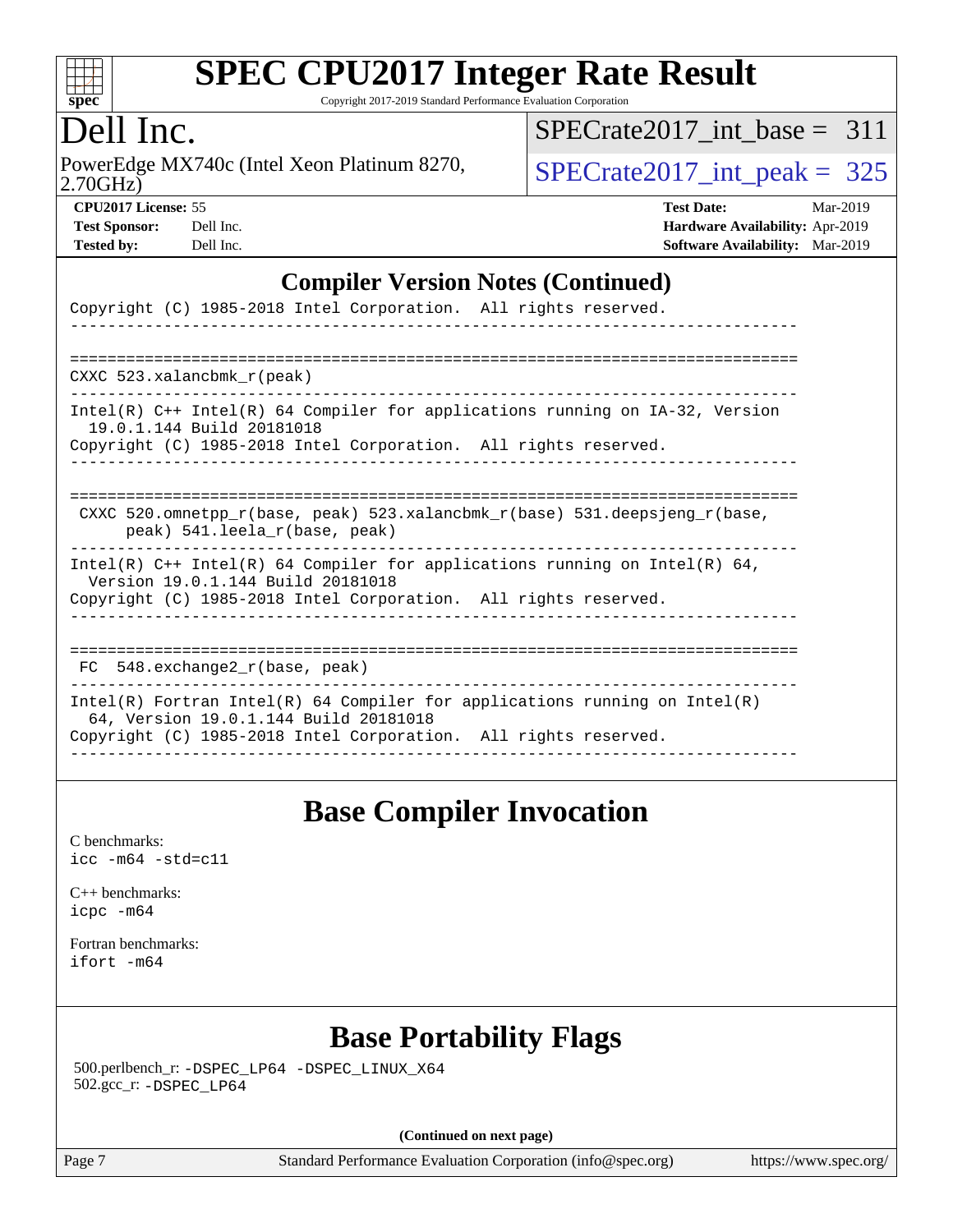

Copyright 2017-2019 Standard Performance Evaluation Corporation

## Dell Inc.

2.70GHz) PowerEdge MX740c (Intel Xeon Platinum 8270,  $\vert$  [SPECrate2017\\_int\\_peak =](http://www.spec.org/auto/cpu2017/Docs/result-fields.html#SPECrate2017intpeak) 325

[SPECrate2017\\_int\\_base =](http://www.spec.org/auto/cpu2017/Docs/result-fields.html#SPECrate2017intbase) 311

| <b>Test Sponsor:</b> | Dell In |
|----------------------|---------|
| Tested hy.           | Dell In |

**[CPU2017 License:](http://www.spec.org/auto/cpu2017/Docs/result-fields.html#CPU2017License)** 55 **[Test Date:](http://www.spec.org/auto/cpu2017/Docs/result-fields.html#TestDate)** Mar-2019 **[Test Sponsor:](http://www.spec.org/auto/cpu2017/Docs/result-fields.html#TestSponsor) [Hardware Availability:](http://www.spec.org/auto/cpu2017/Docs/result-fields.html#HardwareAvailability)** Apr-2019 **[Tested by:](http://www.spec.org/auto/cpu2017/Docs/result-fields.html#Testedby)** Dell Inc. **[Software Availability:](http://www.spec.org/auto/cpu2017/Docs/result-fields.html#SoftwareAvailability)** Mar-2019

# **[Base Portability Flags \(Continued\)](http://www.spec.org/auto/cpu2017/Docs/result-fields.html#BasePortabilityFlags)**

 505.mcf\_r: [-DSPEC\\_LP64](http://www.spec.org/cpu2017/results/res2019q3/cpu2017-20190624-15416.flags.html#suite_basePORTABILITY505_mcf_r_DSPEC_LP64) 520.omnetpp\_r: [-DSPEC\\_LP64](http://www.spec.org/cpu2017/results/res2019q3/cpu2017-20190624-15416.flags.html#suite_basePORTABILITY520_omnetpp_r_DSPEC_LP64) 523.xalancbmk\_r: [-DSPEC\\_LP64](http://www.spec.org/cpu2017/results/res2019q3/cpu2017-20190624-15416.flags.html#suite_basePORTABILITY523_xalancbmk_r_DSPEC_LP64) [-DSPEC\\_LINUX](http://www.spec.org/cpu2017/results/res2019q3/cpu2017-20190624-15416.flags.html#b523.xalancbmk_r_baseCXXPORTABILITY_DSPEC_LINUX) 525.x264\_r: [-DSPEC\\_LP64](http://www.spec.org/cpu2017/results/res2019q3/cpu2017-20190624-15416.flags.html#suite_basePORTABILITY525_x264_r_DSPEC_LP64) 531.deepsjeng\_r: [-DSPEC\\_LP64](http://www.spec.org/cpu2017/results/res2019q3/cpu2017-20190624-15416.flags.html#suite_basePORTABILITY531_deepsjeng_r_DSPEC_LP64) 541.leela\_r: [-DSPEC\\_LP64](http://www.spec.org/cpu2017/results/res2019q3/cpu2017-20190624-15416.flags.html#suite_basePORTABILITY541_leela_r_DSPEC_LP64) 548.exchange2\_r: [-DSPEC\\_LP64](http://www.spec.org/cpu2017/results/res2019q3/cpu2017-20190624-15416.flags.html#suite_basePORTABILITY548_exchange2_r_DSPEC_LP64) 557.xz\_r: [-DSPEC\\_LP64](http://www.spec.org/cpu2017/results/res2019q3/cpu2017-20190624-15416.flags.html#suite_basePORTABILITY557_xz_r_DSPEC_LP64)

**[Base Optimization Flags](http://www.spec.org/auto/cpu2017/Docs/result-fields.html#BaseOptimizationFlags)**

#### [C benchmarks](http://www.spec.org/auto/cpu2017/Docs/result-fields.html#Cbenchmarks):

[-Wl,-z,muldefs](http://www.spec.org/cpu2017/results/res2019q3/cpu2017-20190624-15416.flags.html#user_CCbase_link_force_multiple1_b4cbdb97b34bdee9ceefcfe54f4c8ea74255f0b02a4b23e853cdb0e18eb4525ac79b5a88067c842dd0ee6996c24547a27a4b99331201badda8798ef8a743f577) [-xCORE-AVX512](http://www.spec.org/cpu2017/results/res2019q3/cpu2017-20190624-15416.flags.html#user_CCbase_f-xCORE-AVX512) [-ipo](http://www.spec.org/cpu2017/results/res2019q3/cpu2017-20190624-15416.flags.html#user_CCbase_f-ipo) [-O3](http://www.spec.org/cpu2017/results/res2019q3/cpu2017-20190624-15416.flags.html#user_CCbase_f-O3) [-no-prec-div](http://www.spec.org/cpu2017/results/res2019q3/cpu2017-20190624-15416.flags.html#user_CCbase_f-no-prec-div) [-qopt-mem-layout-trans=4](http://www.spec.org/cpu2017/results/res2019q3/cpu2017-20190624-15416.flags.html#user_CCbase_f-qopt-mem-layout-trans_fa39e755916c150a61361b7846f310bcdf6f04e385ef281cadf3647acec3f0ae266d1a1d22d972a7087a248fd4e6ca390a3634700869573d231a252c784941a8) [-L/usr/local/IntelCompiler19/compilers\\_and\\_libraries\\_2019.1.144/linux/compiler/lib/intel64](http://www.spec.org/cpu2017/results/res2019q3/cpu2017-20190624-15416.flags.html#user_CCbase_qkmalloc_link_f25da0aa8cf9bced0533715046f0c2fbfb1a7191e3e496916672e09b4c388a884c4c7e4862cb529343da2264b43416df65c99fd1ddbf5dd13ae6d3130cf47881) [-lqkmalloc](http://www.spec.org/cpu2017/results/res2019q3/cpu2017-20190624-15416.flags.html#user_CCbase_qkmalloc_link_lib_79a818439969f771c6bc311cfd333c00fc099dad35c030f5aab9dda831713d2015205805422f83de8875488a2991c0a156aaa600e1f9138f8fc37004abc96dc5)

#### [C++ benchmarks](http://www.spec.org/auto/cpu2017/Docs/result-fields.html#CXXbenchmarks):

[-Wl,-z,muldefs](http://www.spec.org/cpu2017/results/res2019q3/cpu2017-20190624-15416.flags.html#user_CXXbase_link_force_multiple1_b4cbdb97b34bdee9ceefcfe54f4c8ea74255f0b02a4b23e853cdb0e18eb4525ac79b5a88067c842dd0ee6996c24547a27a4b99331201badda8798ef8a743f577) [-xCORE-AVX512](http://www.spec.org/cpu2017/results/res2019q3/cpu2017-20190624-15416.flags.html#user_CXXbase_f-xCORE-AVX512) [-ipo](http://www.spec.org/cpu2017/results/res2019q3/cpu2017-20190624-15416.flags.html#user_CXXbase_f-ipo) [-O3](http://www.spec.org/cpu2017/results/res2019q3/cpu2017-20190624-15416.flags.html#user_CXXbase_f-O3) [-no-prec-div](http://www.spec.org/cpu2017/results/res2019q3/cpu2017-20190624-15416.flags.html#user_CXXbase_f-no-prec-div) [-qopt-mem-layout-trans=4](http://www.spec.org/cpu2017/results/res2019q3/cpu2017-20190624-15416.flags.html#user_CXXbase_f-qopt-mem-layout-trans_fa39e755916c150a61361b7846f310bcdf6f04e385ef281cadf3647acec3f0ae266d1a1d22d972a7087a248fd4e6ca390a3634700869573d231a252c784941a8) [-L/usr/local/IntelCompiler19/compilers\\_and\\_libraries\\_2019.1.144/linux/compiler/lib/intel64](http://www.spec.org/cpu2017/results/res2019q3/cpu2017-20190624-15416.flags.html#user_CXXbase_qkmalloc_link_f25da0aa8cf9bced0533715046f0c2fbfb1a7191e3e496916672e09b4c388a884c4c7e4862cb529343da2264b43416df65c99fd1ddbf5dd13ae6d3130cf47881) [-lqkmalloc](http://www.spec.org/cpu2017/results/res2019q3/cpu2017-20190624-15416.flags.html#user_CXXbase_qkmalloc_link_lib_79a818439969f771c6bc311cfd333c00fc099dad35c030f5aab9dda831713d2015205805422f83de8875488a2991c0a156aaa600e1f9138f8fc37004abc96dc5)

#### [Fortran benchmarks](http://www.spec.org/auto/cpu2017/Docs/result-fields.html#Fortranbenchmarks):

[-Wl,-z,muldefs](http://www.spec.org/cpu2017/results/res2019q3/cpu2017-20190624-15416.flags.html#user_FCbase_link_force_multiple1_b4cbdb97b34bdee9ceefcfe54f4c8ea74255f0b02a4b23e853cdb0e18eb4525ac79b5a88067c842dd0ee6996c24547a27a4b99331201badda8798ef8a743f577) [-xCORE-AVX512](http://www.spec.org/cpu2017/results/res2019q3/cpu2017-20190624-15416.flags.html#user_FCbase_f-xCORE-AVX512) [-ipo](http://www.spec.org/cpu2017/results/res2019q3/cpu2017-20190624-15416.flags.html#user_FCbase_f-ipo) [-O3](http://www.spec.org/cpu2017/results/res2019q3/cpu2017-20190624-15416.flags.html#user_FCbase_f-O3) [-no-prec-div](http://www.spec.org/cpu2017/results/res2019q3/cpu2017-20190624-15416.flags.html#user_FCbase_f-no-prec-div) [-qopt-mem-layout-trans=4](http://www.spec.org/cpu2017/results/res2019q3/cpu2017-20190624-15416.flags.html#user_FCbase_f-qopt-mem-layout-trans_fa39e755916c150a61361b7846f310bcdf6f04e385ef281cadf3647acec3f0ae266d1a1d22d972a7087a248fd4e6ca390a3634700869573d231a252c784941a8) [-nostandard-realloc-lhs](http://www.spec.org/cpu2017/results/res2019q3/cpu2017-20190624-15416.flags.html#user_FCbase_f_2003_std_realloc_82b4557e90729c0f113870c07e44d33d6f5a304b4f63d4c15d2d0f1fab99f5daaed73bdb9275d9ae411527f28b936061aa8b9c8f2d63842963b95c9dd6426b8a) [-align array32byte](http://www.spec.org/cpu2017/results/res2019q3/cpu2017-20190624-15416.flags.html#user_FCbase_align_array32byte_b982fe038af199962ba9a80c053b8342c548c85b40b8e86eb3cc33dee0d7986a4af373ac2d51c3f7cf710a18d62fdce2948f201cd044323541f22fc0fffc51b6) [-L/usr/local/IntelCompiler19/compilers\\_and\\_libraries\\_2019.1.144/linux/compiler/lib/intel64](http://www.spec.org/cpu2017/results/res2019q3/cpu2017-20190624-15416.flags.html#user_FCbase_qkmalloc_link_f25da0aa8cf9bced0533715046f0c2fbfb1a7191e3e496916672e09b4c388a884c4c7e4862cb529343da2264b43416df65c99fd1ddbf5dd13ae6d3130cf47881) [-lqkmalloc](http://www.spec.org/cpu2017/results/res2019q3/cpu2017-20190624-15416.flags.html#user_FCbase_qkmalloc_link_lib_79a818439969f771c6bc311cfd333c00fc099dad35c030f5aab9dda831713d2015205805422f83de8875488a2991c0a156aaa600e1f9138f8fc37004abc96dc5)

### **[Peak Compiler Invocation](http://www.spec.org/auto/cpu2017/Docs/result-fields.html#PeakCompilerInvocation)**

[C benchmarks \(except as noted below\)](http://www.spec.org/auto/cpu2017/Docs/result-fields.html#Cbenchmarksexceptasnotedbelow): [icc -m64 -std=c11](http://www.spec.org/cpu2017/results/res2019q3/cpu2017-20190624-15416.flags.html#user_CCpeak_intel_icc_64bit_c11_33ee0cdaae7deeeab2a9725423ba97205ce30f63b9926c2519791662299b76a0318f32ddfffdc46587804de3178b4f9328c46fa7c2b0cd779d7a61945c91cd35)

502.gcc\_r: [icc -m32 -std=c11 -L/usr/local/IntelCompiler19/compilers\\_and\\_libraries\\_2019.1.144/linux/compiler/lib/ia32\\_lin](http://www.spec.org/cpu2017/results/res2019q3/cpu2017-20190624-15416.flags.html#user_peakCCLD502_gcc_r_intel_icc_40453ff6bf9521e1d4c2d3e2fb99253a88fa516366d57fe908127cec2d2803e1a519020f7199618d366f5331d17d60a40bdca38a56a807895183dcecb671b0e5)

[C++ benchmarks \(except as noted below\)](http://www.spec.org/auto/cpu2017/Docs/result-fields.html#CXXbenchmarksexceptasnotedbelow): [icpc -m64](http://www.spec.org/cpu2017/results/res2019q3/cpu2017-20190624-15416.flags.html#user_CXXpeak_intel_icpc_64bit_4ecb2543ae3f1412ef961e0650ca070fec7b7afdcd6ed48761b84423119d1bf6bdf5cad15b44d48e7256388bc77273b966e5eb805aefd121eb22e9299b2ec9d9)

523.xalancbmk\_r: [icpc -m32 -L/usr/local/IntelCompiler19/compilers\\_and\\_libraries\\_2019.1.144/linux/compiler/lib/ia32\\_lin](http://www.spec.org/cpu2017/results/res2019q3/cpu2017-20190624-15416.flags.html#user_peakCXXLD523_xalancbmk_r_intel_icpc_da1545662a59c569b62a27824af614167f9a0289efc0155d279b219af3bd2ccb3c10a77eb36bcb264d681e48d9166bbcec9d21ef2c85e5a63a687a8887ddded7)

**(Continued on next page)**

Page 8 Standard Performance Evaluation Corporation [\(info@spec.org\)](mailto:info@spec.org) <https://www.spec.org/>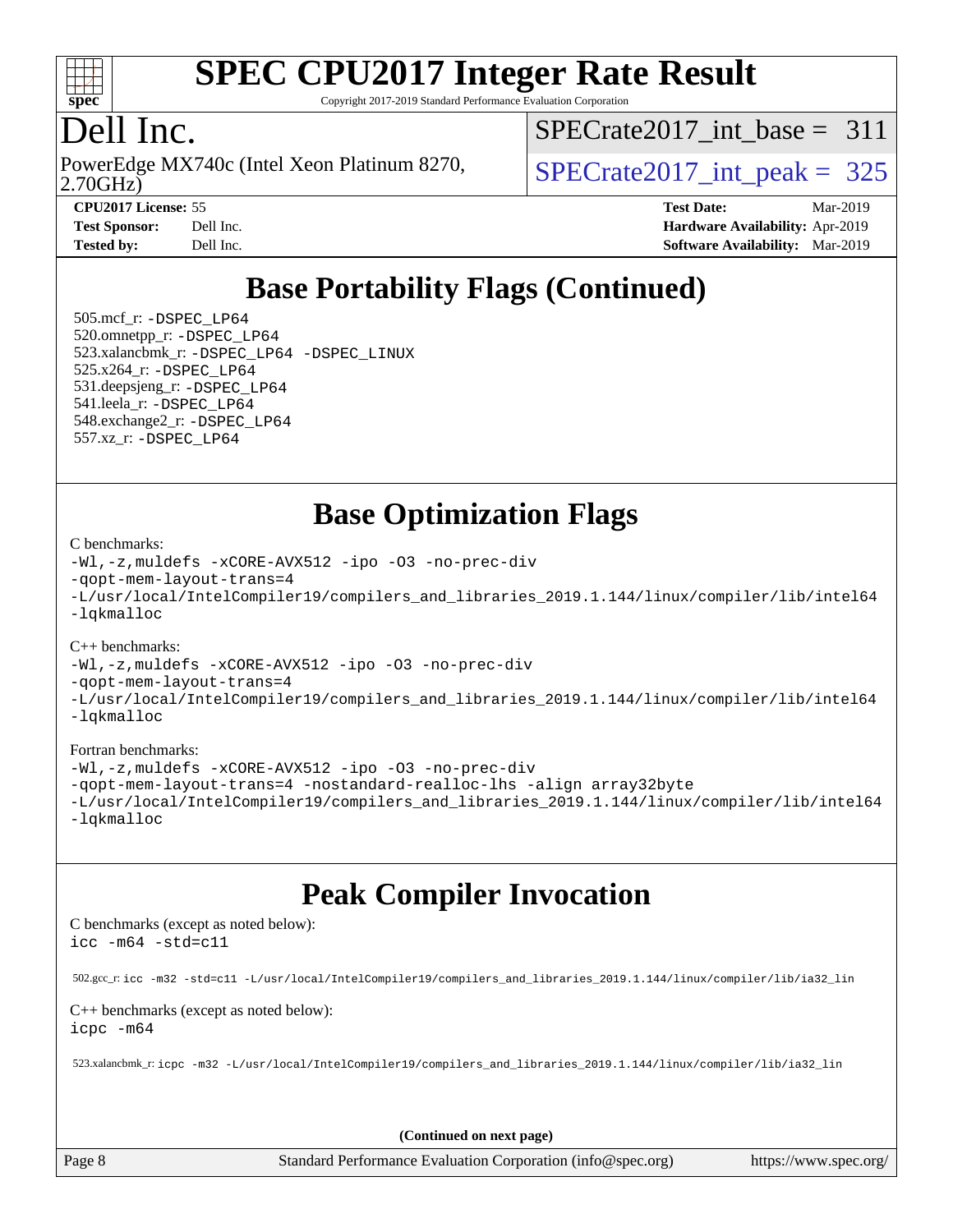

Copyright 2017-2019 Standard Performance Evaluation Corporation

# Dell Inc.

2.70GHz) PowerEdge MX740c (Intel Xeon Platinum 8270,  $\vert$  [SPECrate2017\\_int\\_peak =](http://www.spec.org/auto/cpu2017/Docs/result-fields.html#SPECrate2017intpeak) 325

[SPECrate2017\\_int\\_base =](http://www.spec.org/auto/cpu2017/Docs/result-fields.html#SPECrate2017intbase) 311

**[CPU2017 License:](http://www.spec.org/auto/cpu2017/Docs/result-fields.html#CPU2017License)** 55 **[Test Date:](http://www.spec.org/auto/cpu2017/Docs/result-fields.html#TestDate)** Mar-2019 **[Test Sponsor:](http://www.spec.org/auto/cpu2017/Docs/result-fields.html#TestSponsor)** Dell Inc. **[Hardware Availability:](http://www.spec.org/auto/cpu2017/Docs/result-fields.html#HardwareAvailability)** Apr-2019 **[Tested by:](http://www.spec.org/auto/cpu2017/Docs/result-fields.html#Testedby)** Dell Inc. **[Software Availability:](http://www.spec.org/auto/cpu2017/Docs/result-fields.html#SoftwareAvailability)** Mar-2019

# **[Peak Compiler Invocation \(Continued\)](http://www.spec.org/auto/cpu2017/Docs/result-fields.html#PeakCompilerInvocation)**

[Fortran benchmarks](http://www.spec.org/auto/cpu2017/Docs/result-fields.html#Fortranbenchmarks):

[ifort -m64](http://www.spec.org/cpu2017/results/res2019q3/cpu2017-20190624-15416.flags.html#user_FCpeak_intel_ifort_64bit_24f2bb282fbaeffd6157abe4f878425411749daecae9a33200eee2bee2fe76f3b89351d69a8130dd5949958ce389cf37ff59a95e7a40d588e8d3a57e0c3fd751)

**[Peak Portability Flags](http://www.spec.org/auto/cpu2017/Docs/result-fields.html#PeakPortabilityFlags)**

 500.perlbench\_r: [-DSPEC\\_LP64](http://www.spec.org/cpu2017/results/res2019q3/cpu2017-20190624-15416.flags.html#b500.perlbench_r_peakPORTABILITY_DSPEC_LP64) [-DSPEC\\_LINUX\\_X64](http://www.spec.org/cpu2017/results/res2019q3/cpu2017-20190624-15416.flags.html#b500.perlbench_r_peakCPORTABILITY_DSPEC_LINUX_X64) 502.gcc\_r: [-D\\_FILE\\_OFFSET\\_BITS=64](http://www.spec.org/cpu2017/results/res2019q3/cpu2017-20190624-15416.flags.html#user_peakPORTABILITY502_gcc_r_file_offset_bits_64_5ae949a99b284ddf4e95728d47cb0843d81b2eb0e18bdfe74bbf0f61d0b064f4bda2f10ea5eb90e1dcab0e84dbc592acfc5018bc955c18609f94ddb8d550002c) 505.mcf\_r: [-DSPEC\\_LP64](http://www.spec.org/cpu2017/results/res2019q3/cpu2017-20190624-15416.flags.html#suite_peakPORTABILITY505_mcf_r_DSPEC_LP64) 520.omnetpp\_r: [-DSPEC\\_LP64](http://www.spec.org/cpu2017/results/res2019q3/cpu2017-20190624-15416.flags.html#suite_peakPORTABILITY520_omnetpp_r_DSPEC_LP64) 523.xalancbmk\_r: [-D\\_FILE\\_OFFSET\\_BITS=64](http://www.spec.org/cpu2017/results/res2019q3/cpu2017-20190624-15416.flags.html#user_peakPORTABILITY523_xalancbmk_r_file_offset_bits_64_5ae949a99b284ddf4e95728d47cb0843d81b2eb0e18bdfe74bbf0f61d0b064f4bda2f10ea5eb90e1dcab0e84dbc592acfc5018bc955c18609f94ddb8d550002c) [-DSPEC\\_LINUX](http://www.spec.org/cpu2017/results/res2019q3/cpu2017-20190624-15416.flags.html#b523.xalancbmk_r_peakCXXPORTABILITY_DSPEC_LINUX) 525.x264\_r: [-DSPEC\\_LP64](http://www.spec.org/cpu2017/results/res2019q3/cpu2017-20190624-15416.flags.html#suite_peakPORTABILITY525_x264_r_DSPEC_LP64) 531.deepsjeng\_r: [-DSPEC\\_LP64](http://www.spec.org/cpu2017/results/res2019q3/cpu2017-20190624-15416.flags.html#suite_peakPORTABILITY531_deepsjeng_r_DSPEC_LP64) 541.leela\_r: [-DSPEC\\_LP64](http://www.spec.org/cpu2017/results/res2019q3/cpu2017-20190624-15416.flags.html#suite_peakPORTABILITY541_leela_r_DSPEC_LP64) 548.exchange2\_r: [-DSPEC\\_LP64](http://www.spec.org/cpu2017/results/res2019q3/cpu2017-20190624-15416.flags.html#suite_peakPORTABILITY548_exchange2_r_DSPEC_LP64) 557.xz\_r: [-DSPEC\\_LP64](http://www.spec.org/cpu2017/results/res2019q3/cpu2017-20190624-15416.flags.html#suite_peakPORTABILITY557_xz_r_DSPEC_LP64)

# **[Peak Optimization Flags](http://www.spec.org/auto/cpu2017/Docs/result-fields.html#PeakOptimizationFlags)**

[C benchmarks](http://www.spec.org/auto/cpu2017/Docs/result-fields.html#Cbenchmarks):

```
 500.perlbench_r: -Wl,-z,muldefs -prof-gen(pass 1) -prof-use(pass 2) -ipo
-xCORE-AVX512 -O3 -no-prec-div -qopt-mem-layout-trans=4
-fno-strict-overflow
-L/usr/local/IntelCompiler19/compilers_and_libraries_2019.1.144/linux/compiler/lib/intel64
-lqkmalloc
 502.gcc_r: -Wl,-z,muldefs -prof-gen(pass 1) -prof-use(pass 2) -ipo
-xCORE-AVX512 -O3 -no-prec-div -qopt-mem-layout-trans=4
-L/usr/local/je5.0.1-32/lib -ljemalloc
 505.mcf_r: -Wl,-z,muldefs -xCORE-AVX512 -ipo -O3 -no-prec-div
-qopt-mem-layout-trans=4
-L/usr/local/IntelCompiler19/compilers_and_libraries_2019.1.144/linux/compiler/lib/intel64
-lqkmalloc
 525.x264_r: -Wl,-z,muldefs -xCORE-AVX512 -ipo -O3 -no-prec-div
-qopt-mem-layout-trans=4 -fno-alias
-L/usr/local/IntelCompiler19/compilers_and_libraries_2019.1.144/linux/compiler/lib/intel64
-lqkmalloc
 557.xz_r: Same as 505.mcf_r
                                      (Continued on next page)
```